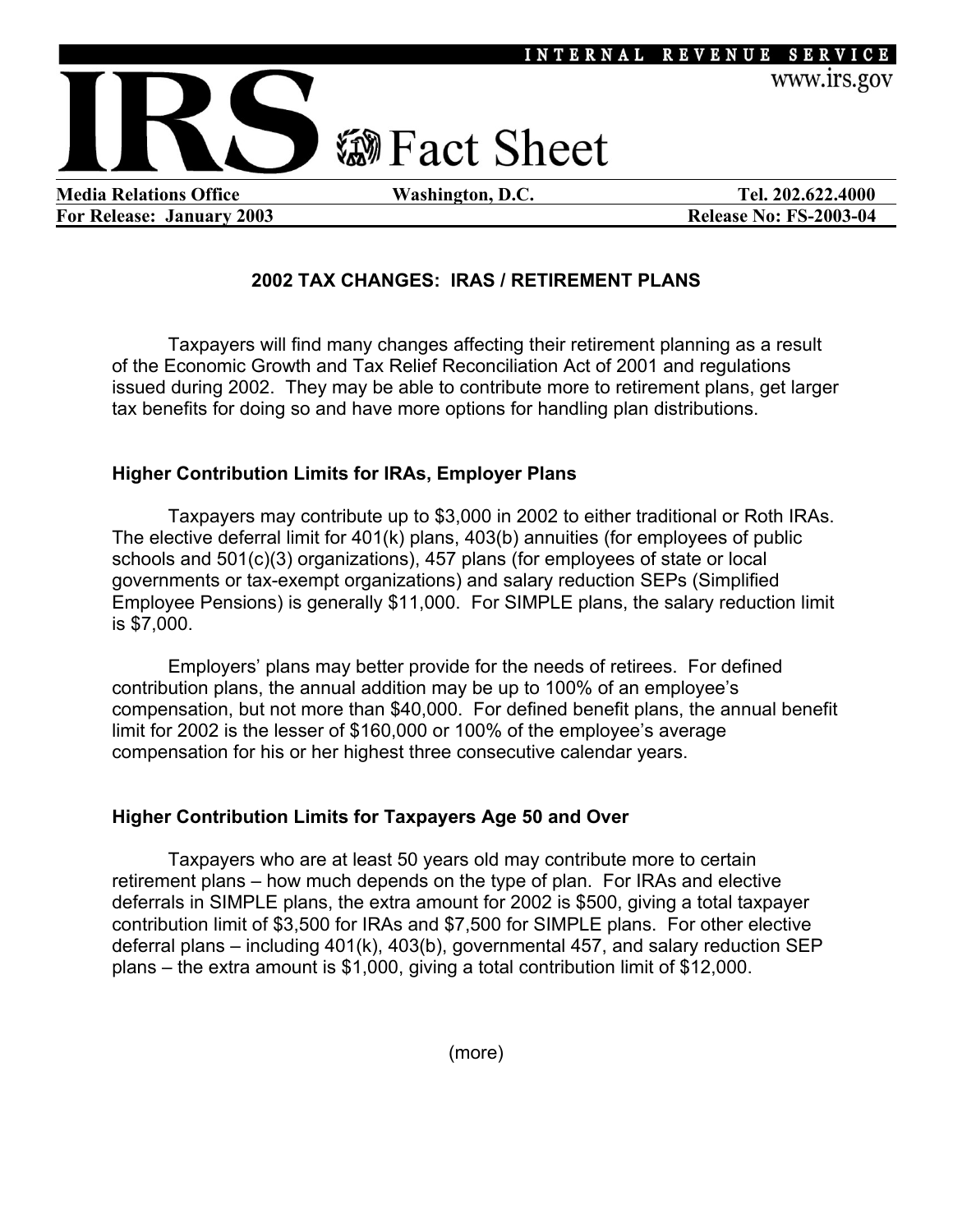# **Retirement Savings Contributions Credit**

Generally, this credit is based on the first \$2,000 of IRA contributions, elective deferrals to 401(k) and various other plans, and certain contributions to other retirement plans. It is available for most individuals with an adjusted gross income (AGI) up to \$25,000 (\$37,500 for a head of household) and married couples filing jointly with AGI up to \$50,000. The taxpayer must also be at least age 18, not a full-time student, and not claimed as a dependent on another person's return.

The credit is a percentage of the eligible contribution and deferral amounts, with the highest rate for taxpayers with the least income, as shown in this table:

| <b>Credit Rate</b> | <b>Joint Return</b>   | <b>Head of Household</b> | <b>Others</b>           |
|--------------------|-----------------------|--------------------------|-------------------------|
| 50%                | up to \$30,000        | up to \$22,500           | up to \$15,000          |
| <b>20%</b>         | \$30,000+ to \$32,500 | $$22,500+$ to $$24,375$  | \$15,000+ to \$16,250   |
| 10%                | \$32,500+ to \$50,000 | $$24,375+$ to \$37,500   | $$16,250+$ to $$25,000$ |

 When figuring the Retirement Savings Contributions Credit, taxpayers who have received distributions from their retirement plans generally must subtract these amounts from their contributions. This rule applies for distributions starting two years before the year the credit is claimed and ending the day before the filing deadline (including extensions) for that tax return. For 2002, subtract distributions received after 1999 and before Apr. 15, 2003, (or the extended filing deadline) from the total 2002 eligible contributions and deferrals, then multiply the result (but not more than \$2,000 per taxpayer) by the credit rate applicable for the taxpayer's filing status and income level.

The subtraction rule does not apply to distributions which are rolled over into another plan, loans treated as distributions, trustee-to-trustee transfers, or withdrawals of excess contributions or deferrals (and income allocable to such excess amounts).

This credit is in addition to whatever other tax benefits may result from the retirement contributions. For example, most workers at these income levels may deduct all or part of their contributions to a traditional IRA. Also, contributions to a 401(k) plan are not subject to income tax until withdrawn from the plan.

### **Required Distributions from Retirement Plans**

New life expectancy tables generally provide for smaller annual distributions, so participants may keep more funds in their tax-deferred plans. Taxpayers using a fixed annuity method to avoid an early-withdrawal penalty may make a one-time switch to a variable amount method based on the account's value. This will help taxpayers preserve more of their retirement savings when the account value drops.